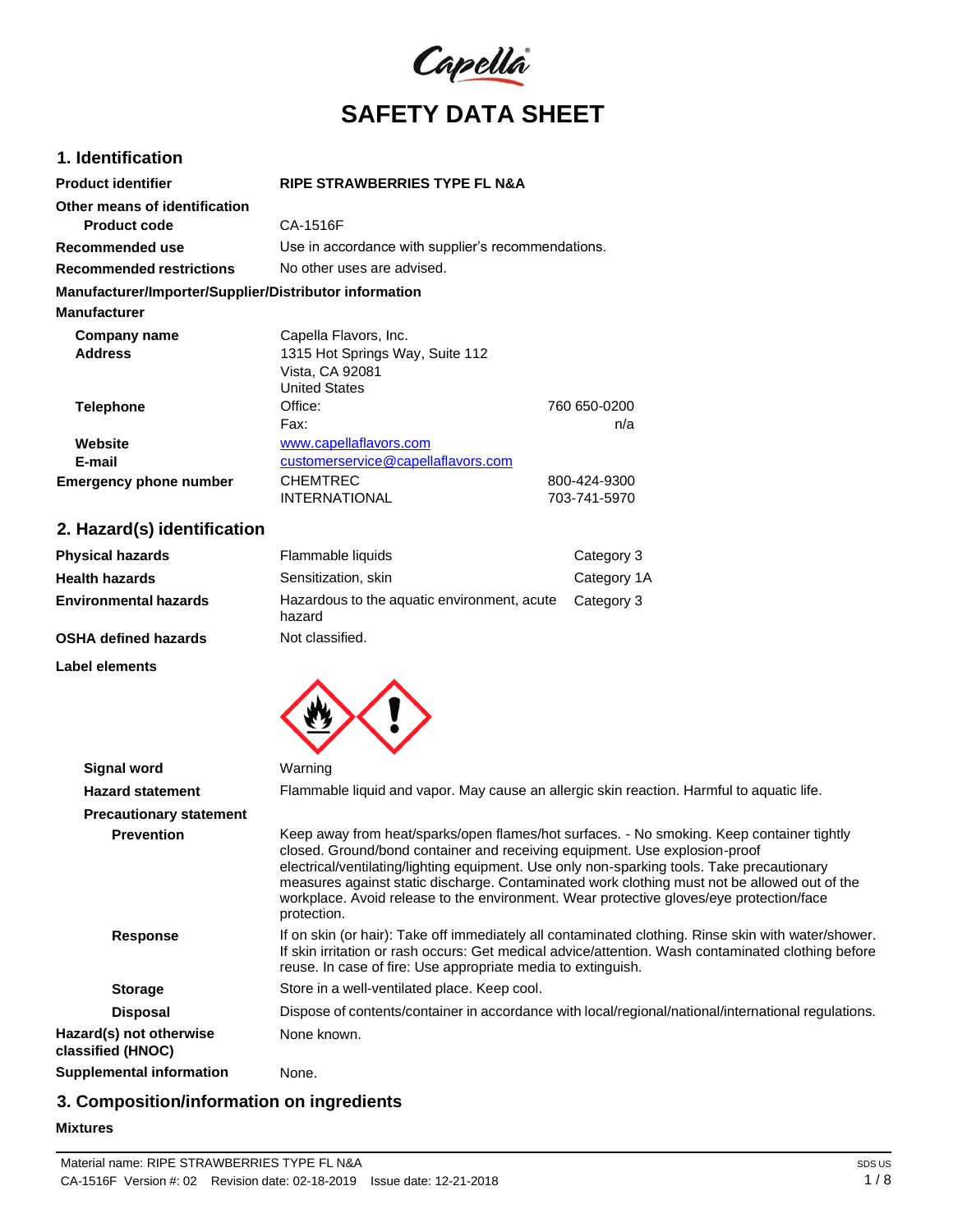| <b>Chemical name</b>                     | Common name and synonyms | <b>CAS number</b> | %          |
|------------------------------------------|--------------------------|-------------------|------------|
| PROPYLENE GLYCOL<br>NFI                  | <b>NOM</b>               | 57-55-6           | $90 - 100$ |
| ETHYL BUTYRATE<br><b>NOM</b>             | #71                      | 105-54-4          | $1 - < 3$  |
| <b>FURANEOL</b>                          |                          | 3658-77-3         |            |
| <b>HEXENOL CIS-3</b>                     | #86 NOM                  | 84961-46-6        | < 0.2      |
| Other components below reportable levels |                          |                   | $5 - 10$   |

\*Designates that a specific chemical identity and/or percentage of composition has been withheld as a trade secret.

| 4. First-aid measures                                                        |                                                                                                                                                                                                                                                                                                                      |
|------------------------------------------------------------------------------|----------------------------------------------------------------------------------------------------------------------------------------------------------------------------------------------------------------------------------------------------------------------------------------------------------------------|
| <b>Inhalation</b>                                                            | Move to fresh air. Call a physician if symptoms develop or persist.                                                                                                                                                                                                                                                  |
| <b>Skin contact</b>                                                          | Remove contaminated clothing immediately and wash skin with soap and water. In case of<br>eczema or other skin disorders: Seek medical attention and take along these instructions.                                                                                                                                  |
| Eye contact                                                                  | Immediately flush eyes with plenty of water for at least 15 minutes. Remove contact lenses, if<br>present and easy to do. Get medical attention if irritation develops and persists.                                                                                                                                 |
| Ingestion                                                                    | Rinse mouth. Get medical attention if symptoms occur.                                                                                                                                                                                                                                                                |
| <b>Most important</b><br>symptoms/effects, acute and<br>delayed              | Direct contact with eyes may cause temporary irritation. May cause an allergic skin reaction.<br>Dermatitis, Rash.                                                                                                                                                                                                   |
| Indication of immediate<br>medical attention and special<br>treatment needed | Provide general supportive measures and treat symptomatically. Thermal burns: Flush with water<br>immediately. While flushing, remove clothes which do not adhere to affected area. Call an<br>ambulance. Continue flushing during transport to hospital. Keep victim under observation.<br>Symptoms may be delayed. |
| <b>General information</b>                                                   | Take off all contaminated clothing immediately. Ensure that medical personnel are aware of the<br>material(s) involved, and take precautions to protect themselves. Wash contaminated clothing<br>before reuse.                                                                                                      |
| 5. Fire-fighting measures                                                    |                                                                                                                                                                                                                                                                                                                      |
| Suitable extinguishing media                                                 | Water fog. Alcohol resistant foam. Dry chemical powder. Carbon dioxide (CO2).                                                                                                                                                                                                                                        |

| Suitable extinguishing media                                     | Water fog. Alcohol resistant foam. Dry chemical powder. Carbon dioxide (CO2).                                                                                                         |
|------------------------------------------------------------------|---------------------------------------------------------------------------------------------------------------------------------------------------------------------------------------|
| Unsuitable extinguishing<br>media                                | Do not use water jet as an extinguisher, as this will spread the fire.                                                                                                                |
| Specific hazards arising from<br>the chemical                    | Vapors may form explosive mixtures with air. Vapors may travel considerable distance to a source<br>of ignition and flash back. During fire, gases hazardous to health may be formed. |
| Special protective equipment<br>and precautions for firefighters | Self-contained breathing apparatus and full protective clothing must be worn in case of fire.                                                                                         |
| <b>Fire fighting</b><br>equipment/instructions                   | In case of fire and/or explosion do not breathe fumes. Move containers from fire area if you can do<br>so without risk.                                                               |
| <b>Specific methods</b>                                          | Use standard firefighting procedures and consider the hazards of other involved materials.                                                                                            |
| <b>General fire hazards</b>                                      | Flammable liquid and vapor.                                                                                                                                                           |
|                                                                  |                                                                                                                                                                                       |

# **6. Accidental release measures**

| <b>Personal precautions,</b><br>protective equipment and<br>emergency procedures | Keep unnecessary personnel away. Keep people away from and upwind of spill/leak. Eliminate all<br>ignition sources (no smoking, flares, sparks, or flames in immediate area). Wear appropriate<br>protective equipment and clothing during clean-up. Avoid breathing mist/vapors. Do not touch<br>damaged containers or spilled material unless wearing appropriate protective clothing. Ventilate<br>closed spaces before entering them. Local authorities should be advised if significant spillages<br>cannot be contained. For personal protection, see section 8 of the SDS. |
|----------------------------------------------------------------------------------|-----------------------------------------------------------------------------------------------------------------------------------------------------------------------------------------------------------------------------------------------------------------------------------------------------------------------------------------------------------------------------------------------------------------------------------------------------------------------------------------------------------------------------------------------------------------------------------|
| <b>Methods and materials for</b><br>containment and cleaning up                  | Use water spray to reduce vapors or divert vapor cloud drift. Eliminate all ignition sources (no<br>smoking, flares, sparks, or flames in immediate area). Keep combustibles (wood, paper, oil, etc.)<br>away from spilled material. Take precautionary measures against static discharge. Use only<br>non-sparking tools. Prevent product from entering drains.                                                                                                                                                                                                                  |
|                                                                                  | Large Spills: Stop the flow of material, if this is without risk. Dike the spilled material, where this is<br>possible. Use a non-combustible material like vermiculite, sand or earth to soak up the product<br>and place into a container for later disposal. Following product recovery, flush area with water.                                                                                                                                                                                                                                                                |
|                                                                                  | Small Spills: Absorb with earth, sand or other non-combustible material and transfer to containers<br>for later disposal. Wipe up with absorbent material (e.g. cloth, fleece). Clean surface thoroughly to<br>remove residual contamination.                                                                                                                                                                                                                                                                                                                                     |

Never return spills to original containers for re-use. For waste disposal, see section 13 of the SDS.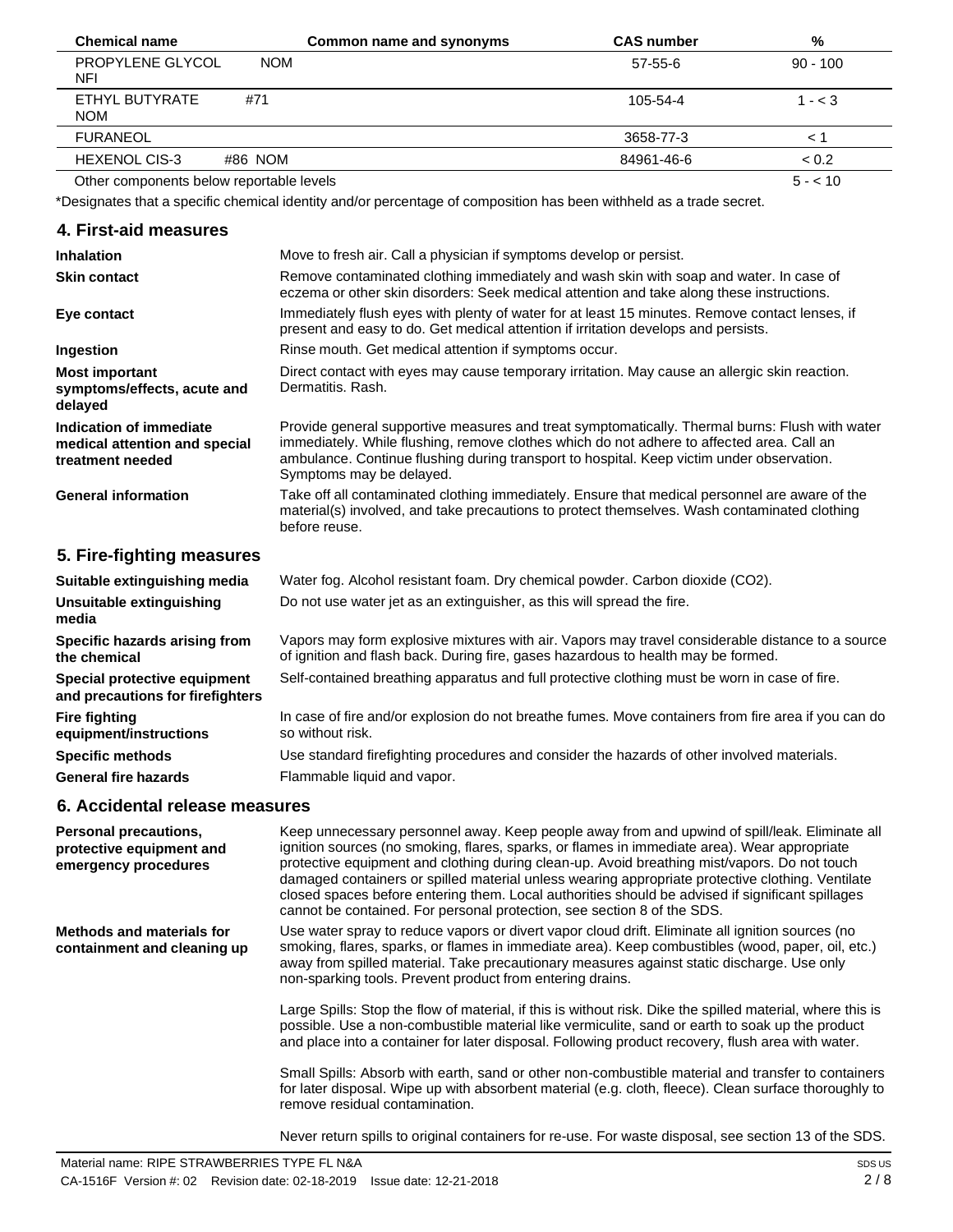|                                                                 | environmental releases. Prevent further leakage or spillage if safe to do so. Avoid discharge into<br>drains, water courses or onto the ground.                                                                                                                                                                                                                                                                                                                                                                                                                                                                                                |
|-----------------------------------------------------------------|------------------------------------------------------------------------------------------------------------------------------------------------------------------------------------------------------------------------------------------------------------------------------------------------------------------------------------------------------------------------------------------------------------------------------------------------------------------------------------------------------------------------------------------------------------------------------------------------------------------------------------------------|
| 7. Handling and storage                                         |                                                                                                                                                                                                                                                                                                                                                                                                                                                                                                                                                                                                                                                |
| Precautions for safe handling                                   | Do not handle, store or open near an open flame, sources of heat or sources of ignition. Protect<br>material from direct sunlight. When using do not smoke. Explosion-proof general and local exhaust<br>ventilation. Take precautionary measures against static discharges. All equipment used when<br>handling the product must be grounded. Use non-sparking tools and explosion-proof equipment.<br>Avoid breathing mist/vapors. Avoid contact with eyes, skin, and clothing. Avoid prolonged<br>exposure. Wear appropriate personal protective equipment. Avoid release to the environment.<br>Observe good industrial hygiene practices. |
| Conditions for safe storage,<br>including any incompatibilities | Keep away from heat, sparks and open flame. Prevent electrostatic charge build-up by using<br>common bonding and grounding techniques. Store in a cool, dry place out of direct sunlight. Store<br>in tightly closed container. Store in a well-ventilated place. Keep in an area equipped with<br>sprinklers. Store away from incompatible materials (see Section 10 of the SDS).                                                                                                                                                                                                                                                             |

Avoid release to the environment. Inform appropriate managerial or supervisory personnel of all

## **8. Exposure controls/personal protection**

#### **Occupational exposure limits**

**Environmental precautions**

The following constituents are the only constituents of the product which have a PEL, TLV or other recommended exposure limit. At this time, the other constituents have no known exposure limits.

| <b>Components</b>                         | <b>Type</b>                                                                                                                                                                                                                                                                                                                                                                                                                  | Value    | <b>Form</b> |
|-------------------------------------------|------------------------------------------------------------------------------------------------------------------------------------------------------------------------------------------------------------------------------------------------------------------------------------------------------------------------------------------------------------------------------------------------------------------------------|----------|-------------|
| PROPYLENE GLYCOL<br>NOM NFI (CAS 57-55-6) | <b>TWA</b>                                                                                                                                                                                                                                                                                                                                                                                                                   | 10 mg/m3 | Aerosol.    |
| <b>Biological limit values</b>            | No biological exposure limits noted for the ingredient(s).                                                                                                                                                                                                                                                                                                                                                                   |          |             |
| Appropriate engineering<br>controls       | Explosion-proof general and local exhaust ventilation. Good general ventilation should be used.<br>Ventilation rates should be matched to conditions. If applicable, use process enclosures, local<br>exhaust ventilation, or other engineering controls to maintain airborne levels below recommended<br>exposure limits. If exposure limits have not been established, maintain airborne levels to an<br>acceptable level. |          |             |
|                                           | Individual protection measures, such as personal protective equipment                                                                                                                                                                                                                                                                                                                                                        |          |             |
| <b>Eye/face protection</b>                | Face shield is recommended. Wear safety glasses with side shields (or goggles).                                                                                                                                                                                                                                                                                                                                              |          |             |
| <b>Skin protection</b>                    |                                                                                                                                                                                                                                                                                                                                                                                                                              |          |             |
| <b>Hand protection</b>                    | Wear appropriate chemical resistant gloves.                                                                                                                                                                                                                                                                                                                                                                                  |          |             |
| Other                                     | Wear appropriate chemical resistant clothing. Use of an impervious apron is recommended.                                                                                                                                                                                                                                                                                                                                     |          |             |
| <b>Respiratory protection</b>             | If engineering controls do not maintain airborne concentrations below recommended exposure<br>limits (where applicable) or to an acceptable level (in countries where exposure limits have not<br>been established), an approved respirator must be worn.                                                                                                                                                                    |          |             |
| <b>Thermal hazards</b>                    | Wear appropriate thermal protective clothing, when necessary.                                                                                                                                                                                                                                                                                                                                                                |          |             |
| <b>General hygiene</b><br>considerations  | When using do not smoke. Always observe good personal hygiene measures, such as washing<br>after handling the material and before eating, drinking, and/or smoking. Routinely wash work<br>clothing and protective equipment to remove contaminants. Contaminated work clothing should not<br>be allowed out of the workplace.                                                                                               |          |             |
| 9. Physical and chemical properties       |                                                                                                                                                                                                                                                                                                                                                                                                                              |          |             |
| Appearance                                |                                                                                                                                                                                                                                                                                                                                                                                                                              |          |             |
| <b>Physical state</b>                     | Liquid.                                                                                                                                                                                                                                                                                                                                                                                                                      |          |             |

| <b>Physical state</b>                      | Liquid.                                       |
|--------------------------------------------|-----------------------------------------------|
| Form                                       | Liquid.                                       |
| Color                                      | Not available.                                |
| Odor                                       | Not available.                                |
| Odor threshold                             | Not available.                                |
| рH                                         | Not available.                                |
| <b>Melting point/freezing point</b>        | -74.2 $\degree$ F (-59 $\degree$ C) estimated |
| Initial boiling point and boiling<br>range | 370.76 °F (188.2 °C) estimated                |
| <b>Flash point</b>                         | 118.0 °F (47.8 °C) Closed Cup                 |
| <b>Evaporation rate</b>                    | Not available.                                |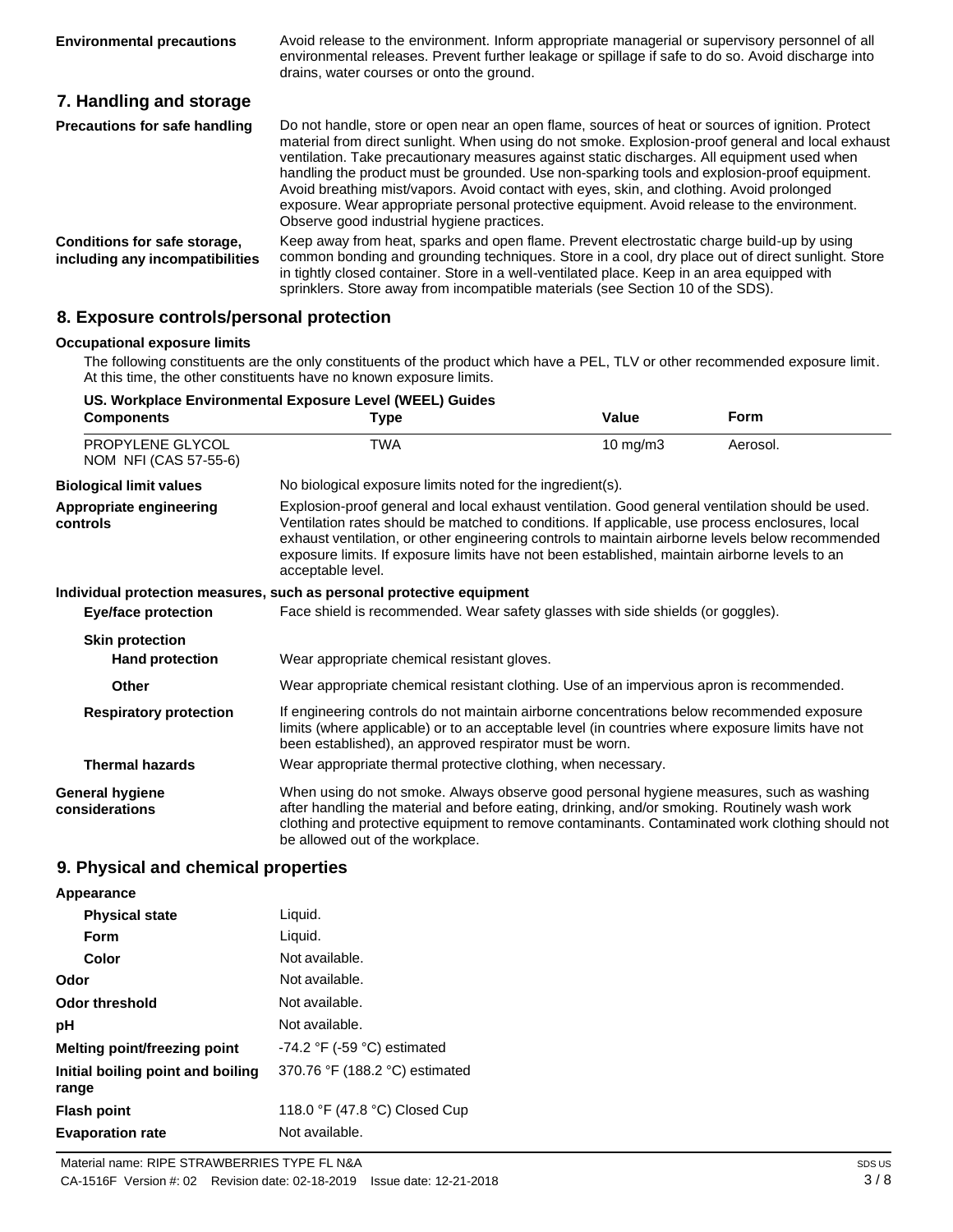| <b>Flammability (solid, gas)</b>                  | Not applicable.                                                                               |
|---------------------------------------------------|-----------------------------------------------------------------------------------------------|
| Upper/lower flammability or explosive limits      |                                                                                               |
| <b>Flammability limit - lower</b><br>$(\%)$       | Not available.                                                                                |
| <b>Flammability limit - upper</b><br>(%)          | Not available.                                                                                |
| Explosive limit - lower (%)                       | Not available.                                                                                |
| Explosive limit - upper (%)                       | Not available.                                                                                |
| Vapor pressure                                    | 0.17 hPa estimated                                                                            |
| Vapor density                                     | Not available.                                                                                |
| <b>Relative density</b>                           | Not available.                                                                                |
| Solubility(ies)                                   |                                                                                               |
| Solubility (water)                                | Not available.                                                                                |
| <b>Partition coefficient</b><br>(n-octanol/water) | Not available.                                                                                |
| <b>Auto-ignition temperature</b>                  | 700 °F (371.11 °C) estimated                                                                  |
| <b>Decomposition temperature</b>                  | Not available.                                                                                |
| <b>Viscosity</b>                                  | Not available.                                                                                |
| <b>Other information</b>                          |                                                                                               |
| <b>Explosive properties</b>                       | Not explosive.                                                                                |
| <b>Flammability class</b>                         | Combustible II estimated                                                                      |
| <b>Oxidizing properties</b>                       | Not oxidizing.                                                                                |
| <b>Refractive index</b>                           | $1.417 - 1.447$                                                                               |
| <b>Specific gravity</b>                           | $1.01 - 1.04$                                                                                 |
| 10. Stability and reactivity                      |                                                                                               |
| <b>Reactivity</b>                                 | The product is stable and non-reactive under normal conditions of use, storage and transport. |

| <b>Chemical stability</b>                    | Material is stable under normal conditions.                                                                                                                              |
|----------------------------------------------|--------------------------------------------------------------------------------------------------------------------------------------------------------------------------|
| <b>Possibility of hazardous</b><br>reactions | Hazardous polymerization does not occur.                                                                                                                                 |
| <b>Conditions to avoid</b>                   | Keep away from heat, hot surfaces, sparks, open flames and other ignition sources. Avoid<br>temperatures exceeding the flash point. Contact with incompatible materials. |
| Incompatible materials                       | Strong oxidizing agents.                                                                                                                                                 |
| <b>Hazardous decomposition</b><br>products   | No hazardous decomposition products are known.                                                                                                                           |

# **11. Toxicological information**

## **Information on likely routes of exposure**

| <b>Inhalation</b>                                                                  | Prolonged inhalation may be harmful.                     |
|------------------------------------------------------------------------------------|----------------------------------------------------------|
| <b>Skin contact</b>                                                                | May cause an allergic skin reaction.                     |
| Eye contact                                                                        | Direct contact with eyes may cause temporary irritation. |
| Ingestion                                                                          | Expected to be a low ingestion hazard.                   |
| Symptoms related to the<br>physical, chemical and<br>toxicological characteristics | May cause an allergic skin reaction. Dermatitis. Rash.   |

#### **Information on toxicological effects**

| <b>Acute toxicity</b>                                                                      | Not available.                                           |
|--------------------------------------------------------------------------------------------|----------------------------------------------------------|
| Prolonged skin contact may cause temporary irritation.<br><b>Skin corrosion/irritation</b> |                                                          |
| Serious eye damage/eye<br>irritation                                                       | Direct contact with eyes may cause temporary irritation. |
| Respiratory or skin sensitization                                                          |                                                          |
| <b>Respiratory sensitization</b>                                                           | Not a respiratory sensitizer.                            |
| <b>Skin sensitization</b>                                                                  | May cause an allergic skin reaction.                     |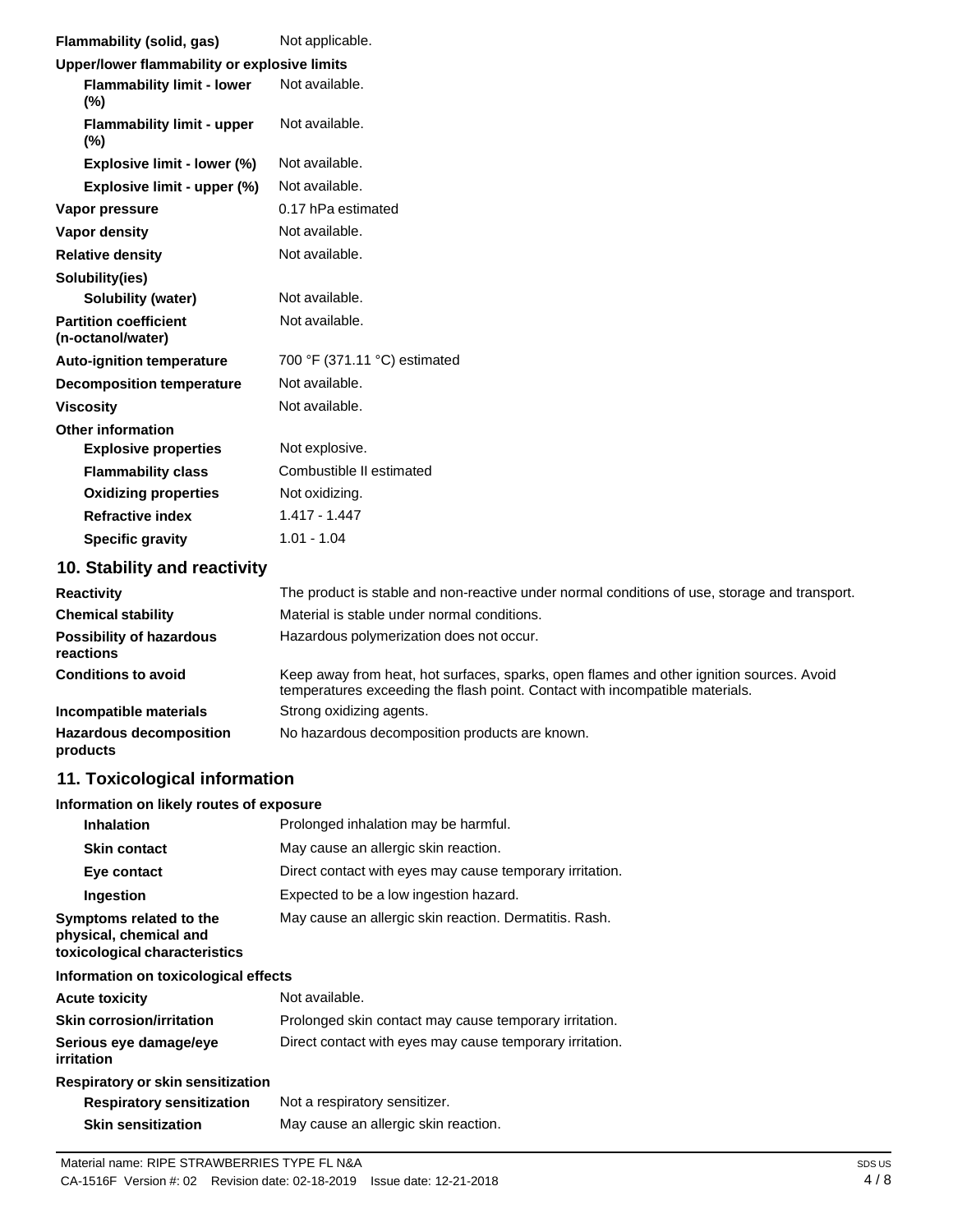| Germ cell mutagenicity                                                                  | No data available to indicate product or any components present at greater than 0.1% are<br>mutagenic or genotoxic.                                                                                                                                                                                                                                                                                                                                                                                                                                 |  |
|-----------------------------------------------------------------------------------------|-----------------------------------------------------------------------------------------------------------------------------------------------------------------------------------------------------------------------------------------------------------------------------------------------------------------------------------------------------------------------------------------------------------------------------------------------------------------------------------------------------------------------------------------------------|--|
| Carcinogenicity                                                                         | Not classifiable as to carcinogenicity to humans.                                                                                                                                                                                                                                                                                                                                                                                                                                                                                                   |  |
|                                                                                         | IARC Monographs. Overall Evaluation of Carcinogenicity                                                                                                                                                                                                                                                                                                                                                                                                                                                                                              |  |
| Not listed.<br>Not regulated.<br>Not listed.                                            | OSHA Specifically Regulated Substances (29 CFR 1910.1001-1052)<br>US. National Toxicology Program (NTP) Report on Carcinogens                                                                                                                                                                                                                                                                                                                                                                                                                       |  |
| <b>Reproductive toxicity</b>                                                            | This product is not expected to cause reproductive or developmental effects.                                                                                                                                                                                                                                                                                                                                                                                                                                                                        |  |
| Specific target organ toxicity -<br>single exposure                                     | Not classified.                                                                                                                                                                                                                                                                                                                                                                                                                                                                                                                                     |  |
| Specific target organ toxicity -<br>repeated exposure                                   | Not classified.                                                                                                                                                                                                                                                                                                                                                                                                                                                                                                                                     |  |
| <b>Aspiration hazard</b>                                                                | Not an aspiration hazard.                                                                                                                                                                                                                                                                                                                                                                                                                                                                                                                           |  |
| <b>Chronic effects</b>                                                                  | Prolonged inhalation may be harmful.                                                                                                                                                                                                                                                                                                                                                                                                                                                                                                                |  |
| 12. Ecological information                                                              |                                                                                                                                                                                                                                                                                                                                                                                                                                                                                                                                                     |  |
| <b>Ecotoxicity</b>                                                                      | Harmful to aquatic life.                                                                                                                                                                                                                                                                                                                                                                                                                                                                                                                            |  |
| Persistence and degradability                                                           | No data is available on the degradability of any ingredients in the mixture.                                                                                                                                                                                                                                                                                                                                                                                                                                                                        |  |
| <b>Bioaccumulative potential</b>                                                        |                                                                                                                                                                                                                                                                                                                                                                                                                                                                                                                                                     |  |
| Partition coefficient n-octanol / water (log Kow)<br>ETHYL BUTYRATE<br>PROPYLENE GLYCOL | #71 NOM<br>1.73<br>NOM NFI<br>$-0.92$                                                                                                                                                                                                                                                                                                                                                                                                                                                                                                               |  |
| <b>Mobility in soil</b>                                                                 | No data available.                                                                                                                                                                                                                                                                                                                                                                                                                                                                                                                                  |  |
| Other adverse effects                                                                   | No other adverse environmental effects (e.g. ozone depletion, photochemical ozone creation<br>potential, endocrine disruption, global warming potential) are expected from this component.                                                                                                                                                                                                                                                                                                                                                          |  |
| 13. Disposal considerations                                                             |                                                                                                                                                                                                                                                                                                                                                                                                                                                                                                                                                     |  |
| <b>Disposal instructions</b>                                                            | Collect and reclaim or dispose in sealed containers at licensed waste disposal site. Incinerate the<br>material under controlled conditions in an approved incinerator. Do not incinerate sealed<br>containers. Do not allow this material to drain into sewers/water supplies. Do not contaminate<br>ponds, waterways or ditches with chemical or used container. If discarded, this product is<br>considered a RCRA ignitable waste, D001. Dispose of contents/container in accordance with<br>local/regional/national/international regulations. |  |
| <b>Local disposal regulations</b>                                                       | Dispose in accordance with all applicable regulations.                                                                                                                                                                                                                                                                                                                                                                                                                                                                                              |  |
| Hazardous waste code                                                                    | D001: Waste Flammable material with a flash point <140 F<br>D002: Waste Corrosive material [pH $\leq$ 2 or $\leq$ >12.5, or corrosive to steel]<br>The waste code should be assigned in discussion between the user, the producer and the waste<br>disposal company.                                                                                                                                                                                                                                                                                |  |
| Waste from residues / unused<br>products                                                | Dispose of in accordance with local regulations. Empty containers or liners may retain some<br>product residues. This material and its container must be disposed of in a safe manner (see:<br>Disposal instructions).                                                                                                                                                                                                                                                                                                                              |  |
| <b>Contaminated packaging</b>                                                           | Since emptied containers may retain product residue, follow label warnings even after container is<br>emptied. Empty containers should be taken to an approved waste handling site for recycling or<br>disposal.                                                                                                                                                                                                                                                                                                                                    |  |
| <b>14. Transport information</b>                                                        |                                                                                                                                                                                                                                                                                                                                                                                                                                                                                                                                                     |  |
| <b>DOT</b>                                                                              |                                                                                                                                                                                                                                                                                                                                                                                                                                                                                                                                                     |  |
| UN number                                                                               | <b>UN1197</b>                                                                                                                                                                                                                                                                                                                                                                                                                                                                                                                                       |  |
| UN proper shipping name<br>Transport hazard class(es)                                   | Extracts, flavoring, liquid                                                                                                                                                                                                                                                                                                                                                                                                                                                                                                                         |  |
| <b>Class</b>                                                                            | 3                                                                                                                                                                                                                                                                                                                                                                                                                                                                                                                                                   |  |
| <b>Subsidiary risk</b>                                                                  |                                                                                                                                                                                                                                                                                                                                                                                                                                                                                                                                                     |  |

150

3 III

B1, IB3, T2, TP1

**Special precautions for user** Read safety instructions, SDS and emergency procedures before handling.

**Label(s) Packing group**

**Special provisions Packaging exceptions**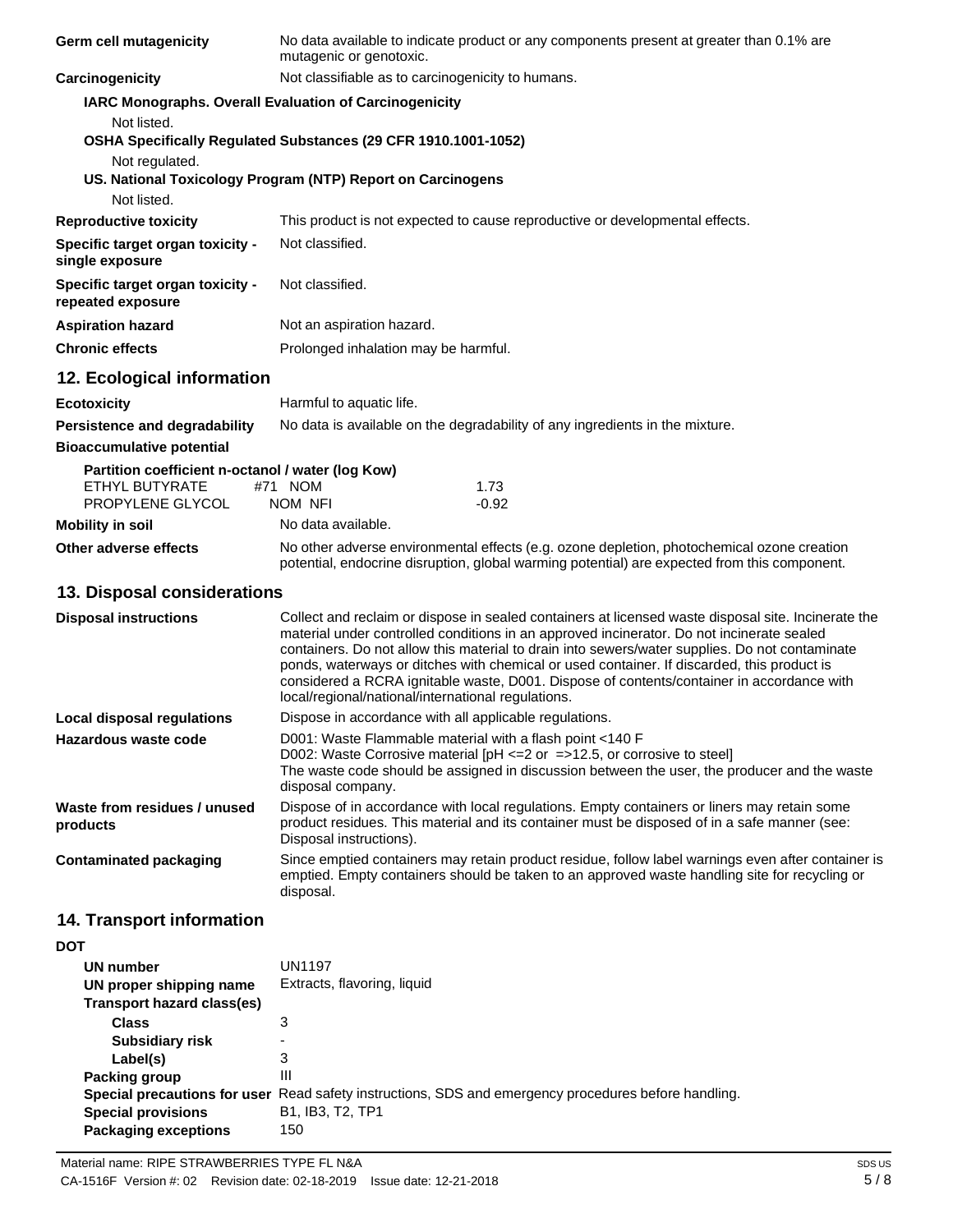| Packaging non bulk                | 203                                                                                                  |
|-----------------------------------|------------------------------------------------------------------------------------------------------|
| Packaging bulk                    | 242                                                                                                  |
| <b>IATA</b>                       |                                                                                                      |
| <b>UN number</b>                  | <b>UN1197</b>                                                                                        |
| UN proper shipping name           | Extracts, flavouring, liquid                                                                         |
| <b>Transport hazard class(es)</b> |                                                                                                      |
| <b>Class</b>                      | 3                                                                                                    |
| <b>Subsidiary risk</b>            |                                                                                                      |
| <b>Packing group</b>              | III                                                                                                  |
| <b>Environmental hazards</b>      | No.                                                                                                  |
| <b>ERG Code</b>                   | 3L                                                                                                   |
|                                   | Special precautions for user Read safety instructions, SDS and emergency procedures before handling. |
| <b>Other information</b>          |                                                                                                      |
| Passenger and cargo<br>aircraft   | Allowed with restrictions.                                                                           |
| <b>Cargo aircraft only</b>        | Allowed with restrictions.                                                                           |
| <b>IMDG</b>                       |                                                                                                      |
| <b>UN number</b>                  | <b>UN1197</b>                                                                                        |
| UN proper shipping name           | EXTRACTS, FLAVOURING, LIQUID                                                                         |
| <b>Transport hazard class(es)</b> |                                                                                                      |
| <b>Class</b>                      | 3                                                                                                    |
| <b>Subsidiary risk</b>            |                                                                                                      |
| Packing group                     | Ш                                                                                                    |
| <b>Environmental hazards</b>      |                                                                                                      |
| <b>Marine pollutant</b>           | No.                                                                                                  |
| <b>EmS</b>                        | $F-E. S-D$                                                                                           |
|                                   | Special precautions for user Read safety instructions, SDS and emergency procedures before handling. |
| Transport in bulk according to    | Not established.                                                                                     |
| Annex II of MARPOL 73/78 and      |                                                                                                      |
| the IBC Code                      |                                                                                                      |
| <b>DOT</b>                        |                                                                                                      |
|                                   |                                                                                                      |





## **15. Regulatory information**

**US federal regulations**

This product is a "Hazardous Chemical" as defined by the OSHA Hazard Communication Standard, 29 CFR 1910.1200.

## **Toxic Substances Control Act (TSCA)**

**TSCA Section 12(b) Export Notification (40 CFR 707, Subpt. D)**

Not regulated.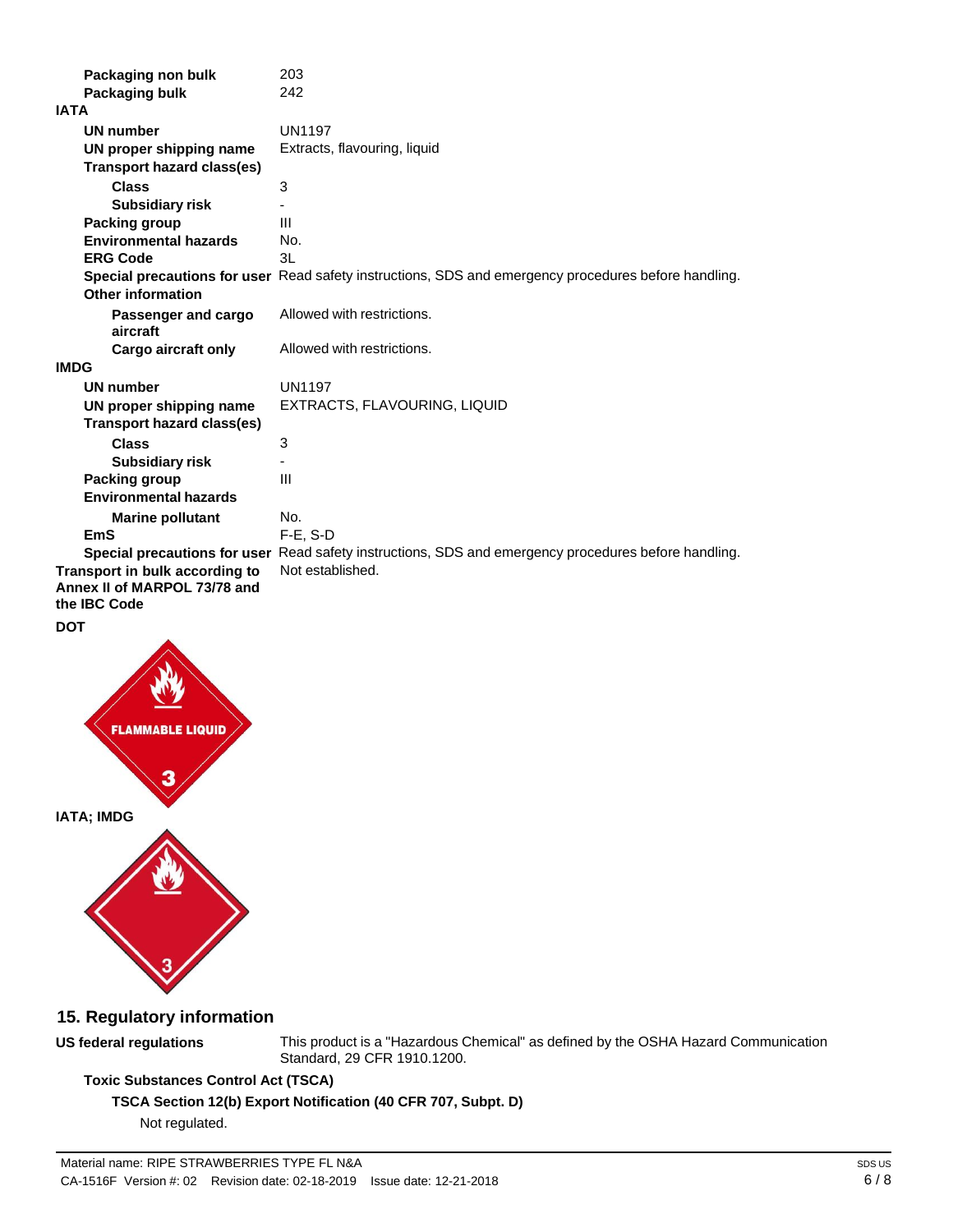| <b>CERCLA Hazardous Substance List (40 CFR 302.4)</b> |                                                                                  |
|-------------------------------------------------------|----------------------------------------------------------------------------------|
| Not listed.                                           |                                                                                  |
| <b>SARA 304 Emergency release notification</b>        |                                                                                  |
| Not regulated.                                        |                                                                                  |
|                                                       | OSHA Specifically Regulated Substances (29 CFR 1910.1001-1052)                   |
| Not regulated.                                        |                                                                                  |
|                                                       | Superfund Amendments and Reauthorization Act of 1986 (SARA)                      |
| <b>SARA 302 Extremely hazardous substance</b>         |                                                                                  |
| Not listed.                                           |                                                                                  |
| SARA 311/312 Hazardous<br>chemical                    | No (Exempt)                                                                      |
| SARA 313 (TRI reporting)<br>Not regulated.            |                                                                                  |
| Other federal regulations                             |                                                                                  |
|                                                       | Clean Air Act (CAA) Section 112 Hazardous Air Pollutants (HAPs) List             |
| Not regulated.                                        |                                                                                  |
|                                                       | Clean Air Act (CAA) Section 112(r) Accidental Release Prevention (40 CFR 68.130) |
| Not regulated.                                        |                                                                                  |
| <b>Safe Drinking Water Act</b>                        | Not regulated.                                                                   |

## **US state regulations**

**(SDWA)**

#### **California Proposition 65**

California Safe Drinking Water and Toxic Enforcement Act of 1986 (Proposition 65): This material is not known to contain any chemicals currently listed as carcinogens or reproductive toxins. For more information go to [www.P65Warnings.ca.gov.](http://www.p65warnings.ca.gov/)

#### **International Inventories**

| Country(s) or region        | Inventory name                                                            | On inventory (yes/no)* |
|-----------------------------|---------------------------------------------------------------------------|------------------------|
| Australia                   | Australian Inventory of Chemical Substances (AICS)                        | Yes                    |
| Canada                      | Domestic Substances List (DSL)                                            | No.                    |
| Canada                      | Non-Domestic Substances List (NDSL)                                       | No.                    |
| China                       | Inventory of Existing Chemical Substances in China (IECSC)                | Yes                    |
| Europe                      | European Inventory of Existing Commercial Chemical<br>Substances (EINECS) | No.                    |
| Europe                      | European List of Notified Chemical Substances (ELINCS)                    | No.                    |
| Japan                       | Inventory of Existing and New Chemical Substances (ENCS)                  | No.                    |
| Korea                       | Existing Chemicals List (ECL)                                             | No.                    |
| New Zealand                 | New Zealand Inventory                                                     | Yes                    |
| Philippines                 | Philippine Inventory of Chemicals and Chemical Substances<br>(PICCS)      | Yes                    |
| Taiwan                      | Taiwan Chemical Substance Inventory (TCSI)                                | Yes                    |
| United States & Puerto Rico | Toxic Substances Control Act (TSCA) Inventory                             | No                     |

\*A "Yes" indicates that all components of this product comply with the inventory requirements administered by the governing country(s) A "No" indicates that one or more components of the product are not listed or exempt from listing on the inventory administered by the governing country(s).

### **16. Other information, including date of preparation or last revision**

| <b>Issue date</b>    | 12-21-2018                                                                                                                                                                                                                                                                                                                                                                                                                                                                                                   |  |
|----------------------|--------------------------------------------------------------------------------------------------------------------------------------------------------------------------------------------------------------------------------------------------------------------------------------------------------------------------------------------------------------------------------------------------------------------------------------------------------------------------------------------------------------|--|
| <b>Revision date</b> | 02-18-2019                                                                                                                                                                                                                                                                                                                                                                                                                                                                                                   |  |
| <b>Version #</b>     | 02                                                                                                                                                                                                                                                                                                                                                                                                                                                                                                           |  |
| <b>Disclaimer</b>    | Capella Flavors, Inc. cannot anticipate all conditions under which this information and its product,<br>or the products of other manufacturers in combination with its product, may be used. It is the user's<br>responsibility to ensure safe conditions for handling, storage and disposal of the product, and to<br>assume liability for loss, injury, damage or expense due to improper use. The information in the<br>sheet was written based on the best knowledge and experience currently available. |  |